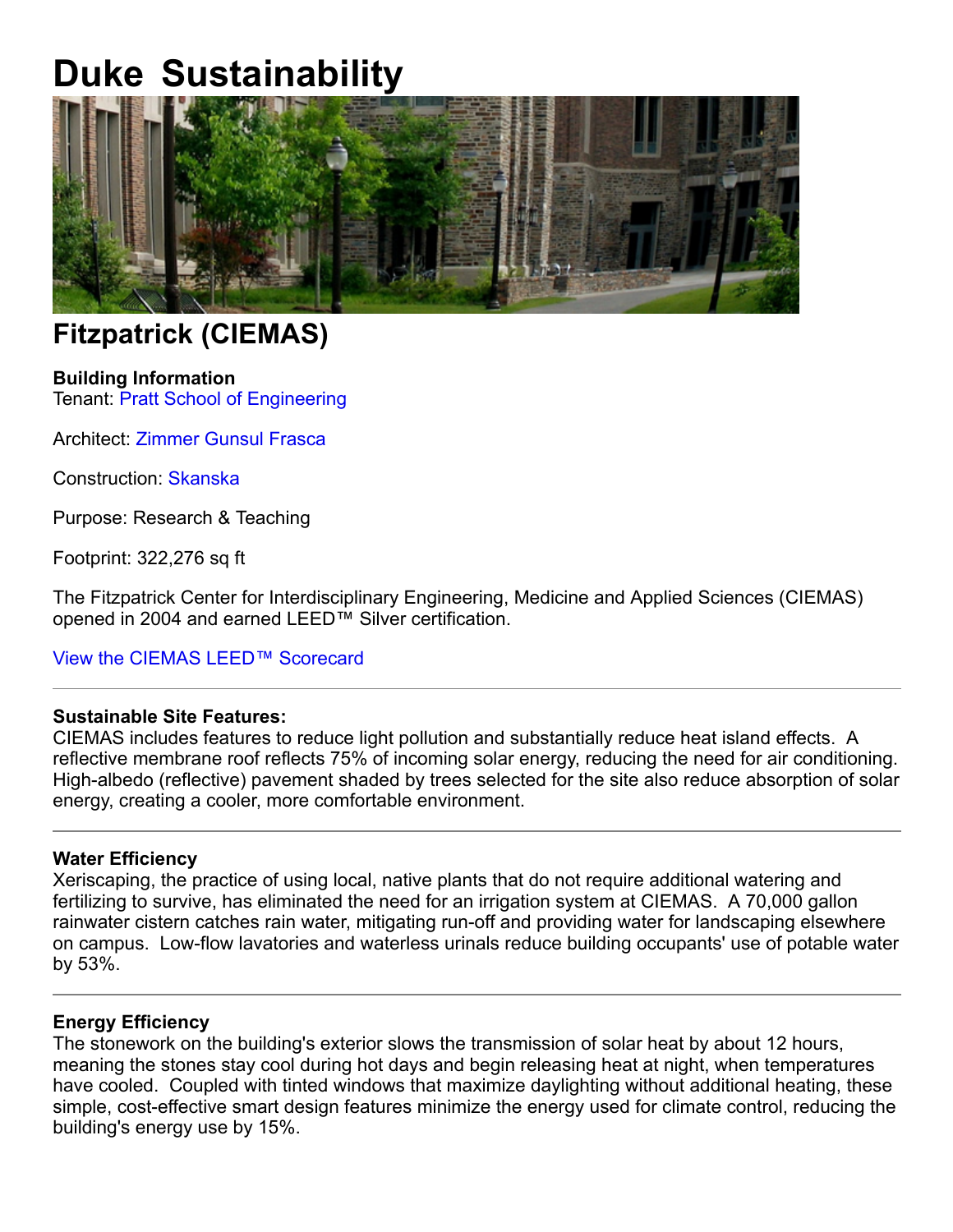Further energy savings are achieved through custom-built optimally-sized air handling units, variable frequency drives, and heat wheel recovery systems for the auditorium and laboratory exhaust systems. The expected energy cost savings are realized and maintained through building systems commissioning, and measurement and verification of the MEP systems.

### **Indoor Air Quality**

Low-VOC (volatile organic compounds) carpeting, paint, adhesives, and sealants are used throughout the building to guarantee the health of building occupants and reduce environmental impacts. VOC's found in many construction items, in the presence of NOx and light from windows or photocopiers, combine to form ground-level ozone. While this much-lauded chemical is desirable in the "ozone" layer" where it shields the earth from ultraviolet radiation, it is toxic and a major source of indoor air pollution.

#### **Resource Management**

Approximately 30% of construction materials came from within a 500 milie radius. Over 85% of the wood used in the project is Forest Stewardship Council (FSC) certified, including 70% of materials used for laboratory casework. Construction materials contain 4% post-consumer content and 14.5% post-industrial content.

### **Integration of Sustainability in Design & Construction Process**

Duke used the USGBC LEED™ rating system as a framework in green design charrettes and feasibility studies, to define the sustainability goals of the project and prioritize possible green features. Skanska utilized a web-based LEED™ information management system called *LEEDBuilder*, to facilitate information sharing amongst stakeholders and submit US Green Building Council (USGBC) documentation.